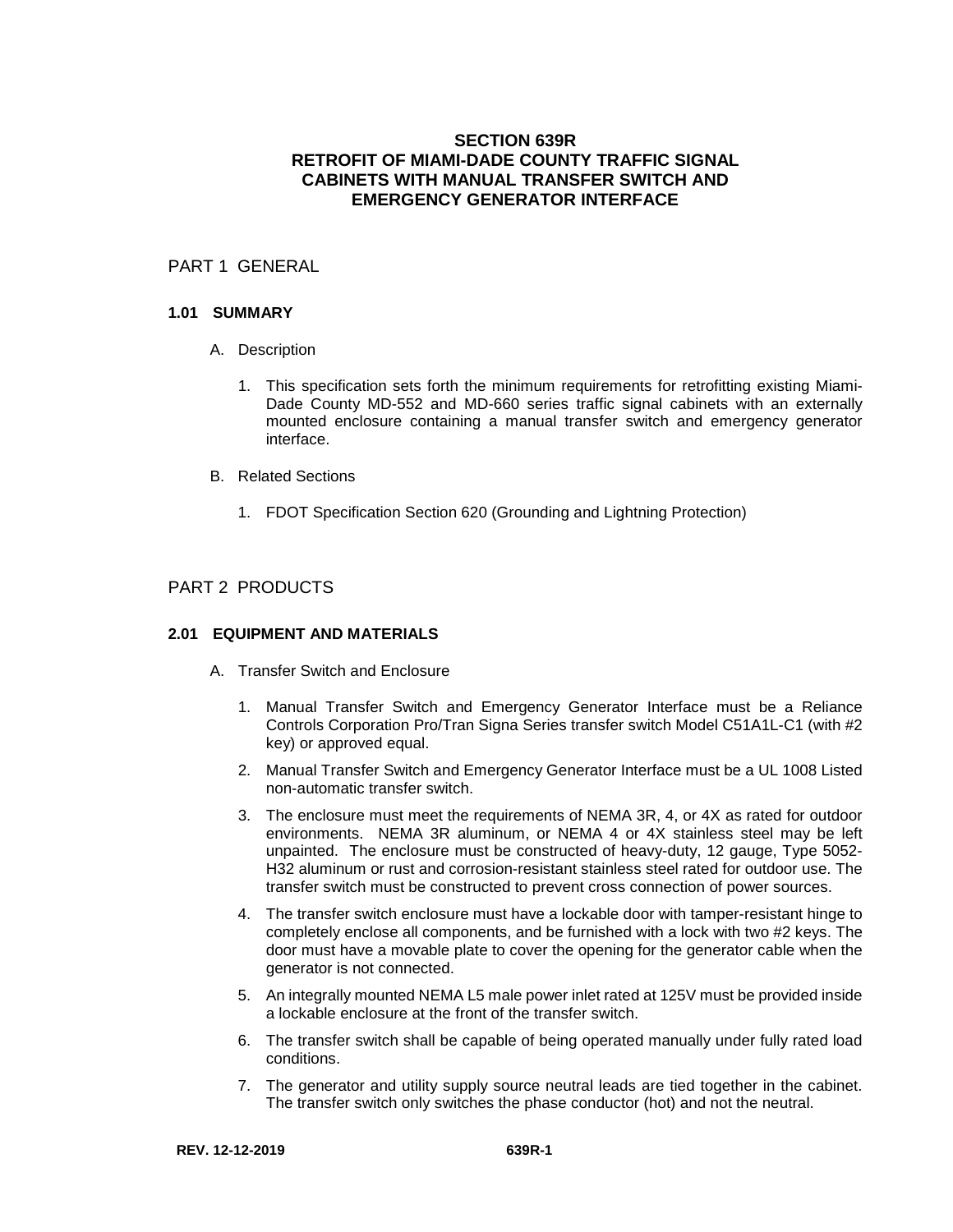- 8. The transfer switch enclosure outside cover must be labeled "Emergency Generator Connector" in red.
- 9. Provide a "utility-on" light that can be observed from outside of the transfer switch enclosure when a generator is connected to indicate that the utility power has been restored.
- 10. The transfer switches must be sized to meet the amperage rating of the AC power service overcurrent protection rating and shall be provided with manually operated toggle type transfer switches.

#### B. Materials

- 1. Flat Washers: 1/4", min 5/8" outer diameter, stainless steel 18/8 (304)
- 2. Hex Head Bolts: 1/4" 20, 1" inch length, full thread, stainless steel 18/8 (304)
- 3. Blind Threaded Inserts: 1/4" 20, low profile head, round knurled shank, closed end thread, sealant under the head, Atlas® SpinTite® PEM-AELS8-420-165BS or Approved Equal.
- 4. Ground Hub: 1 inch; Aluminum with captive sealing washer; Eaton's Crouse-Hinds Division Myers Ground Hub Model STAG3 or Approved Equal.
- 5. Chase Nipple, Zinc Die Cast, Rigid/IMC Conduit, 1 in.: Arlington Industries, Inc. Model 503 or Approved Equal.
- 6. Sealing Washer: Neoprene Rubber Seal with 18-8 Stainless Steel Backing, Fits 1 Inch; or PTFE, 1 Inch, 2" OD x 0.062". Placed between the transfer switch enclosure and the outside of the traffic signal cabinet where the ground hub penetrates the cabinet.
- 7. Pre-Insulated Connector (hex): UL Listed 486B Wire Connector; 1/0-14 AWG; Cold temperature rated to -45 °C, rated 600V, 90 °C; Polaris™ Model IT-1/0 connector or Approved Equal.
- 8. Fire-retardant edge trim and tie-wraps as needed.

# PART 3 EXECUTION

## **3.01 INSTALLATION**

- A. Attachment of the Transfer Switch Enclosure (general).
	- 1. Use the materials listed in Part 2 above for installation of the transfer switch enclosure.
	- 2. The transfer switch enclosure must be mounted on the side of the traffic signal cabinet, as close as possible to the AC main circuit breaker, away from any pedestrian walkway and must not be mounted on a controller cabinet door. If the orientation of an existing traffic signal cabinet is such that the transfer switch enclosure would face the pedestrian walkway if installed, ensure that with the enclosure door in a closed position that:
		- a. A minimum of 42" of walking surface is maintained in front of the enclosure; and
		- b. That the enclosure does not protrude more than 4" from the existing traffic signal cabinet into the walking path.
	- 3. Ensure that upon final installation, the paved level working area in front of the transfer switch enclosure be at least 30-inches wide with a minimum clearance in front of the enclosure of at least 3 feet.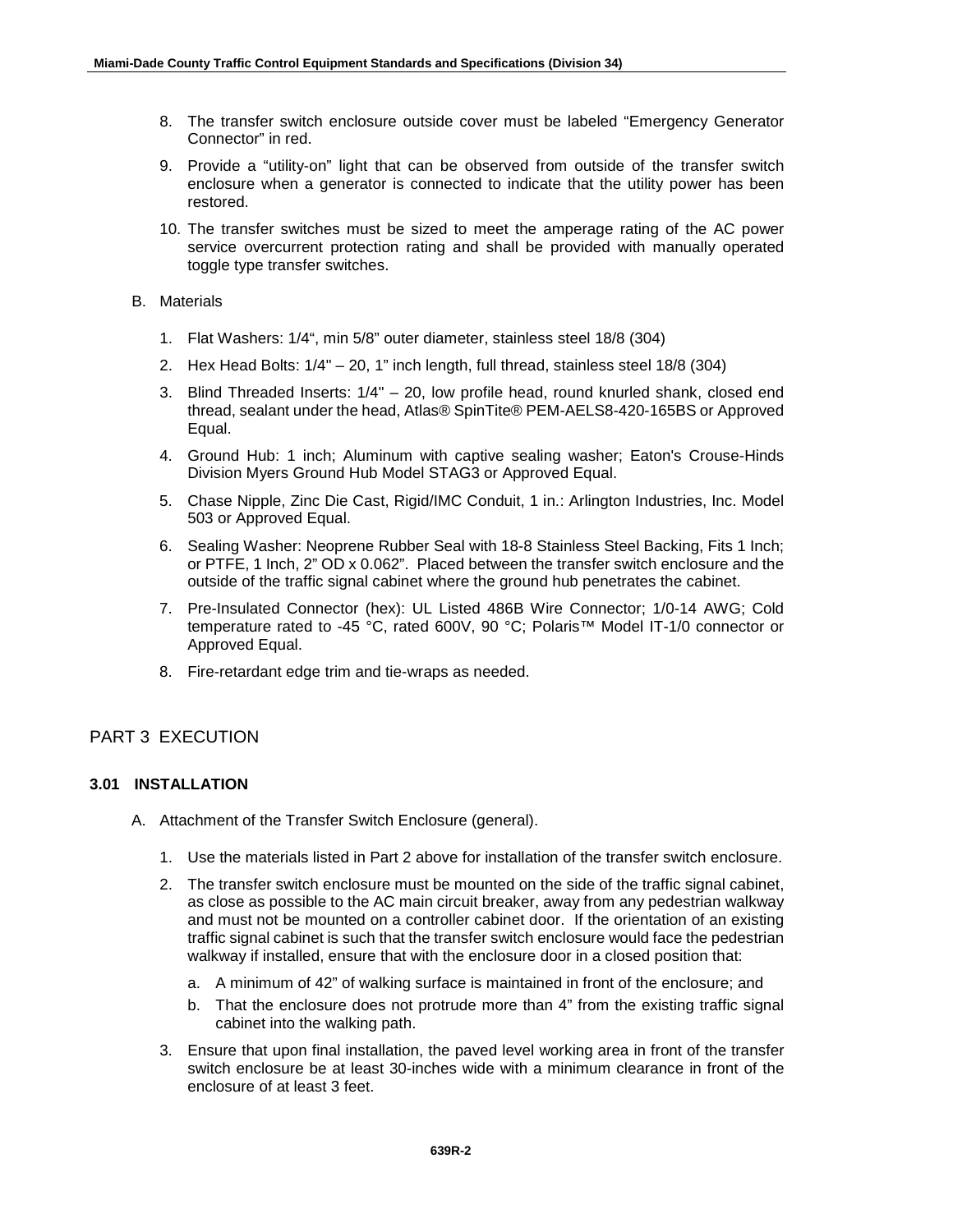- 4. Unless otherwise shown on approved site Plans, the enclosure must be centered on the side of the traffic signal cabinet.
- 5. Use a 25/64" drill bit or as specified by the manufacturer of the blind threaded inserts to achieve hole in sheet within the tolerances specified by the manufacturer. Use tools and method for installation of blind threaded inserts specified by its manufacturer consistent with the requirements of these specifications.
- 6. Ground hub:
	- a. The bottom of the opening for the ground hub must be approximately 2.5 to 3 inches above the top of the field service panel inside the traffic signal cabinet (Figure 1).
	- b. The ground nut is placed in the transfer switch enclosure (Figure 2).
	- c. The hub with captive o-ring gasket and chase nipple is placed in the traffic signal cabinet (Figure 3).
	- d. A sealing washer is sandwiched between the back of transfer switch enclosure and the outside of the traffic signal cabinet where the ground hub is located. If the washer has only a single sided sealing surface, the sealing surface must face the transfer switch enclosure.



*Figure 1 Ground hub Inside Traffic Signal Cabinet*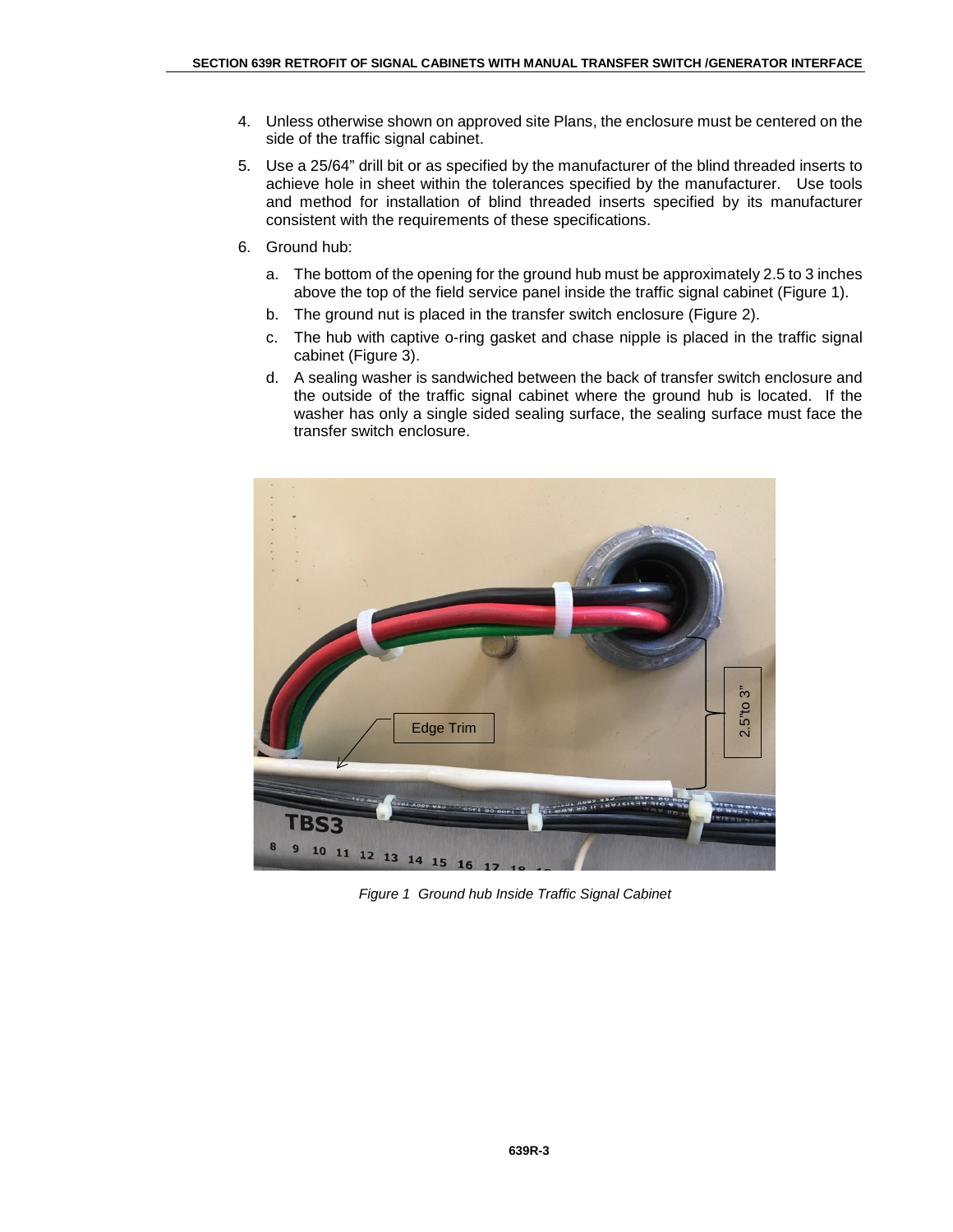

*Figure 2 Ground Nut inside Transfer Switch Enclosure*



*Figure 3 Ground Hub and Chase Nipple Inside Traffic Signal Cabinet*

- B. Wiring of the Transfer Switch.
	- 1. Neatly route all conductors to their point of termination.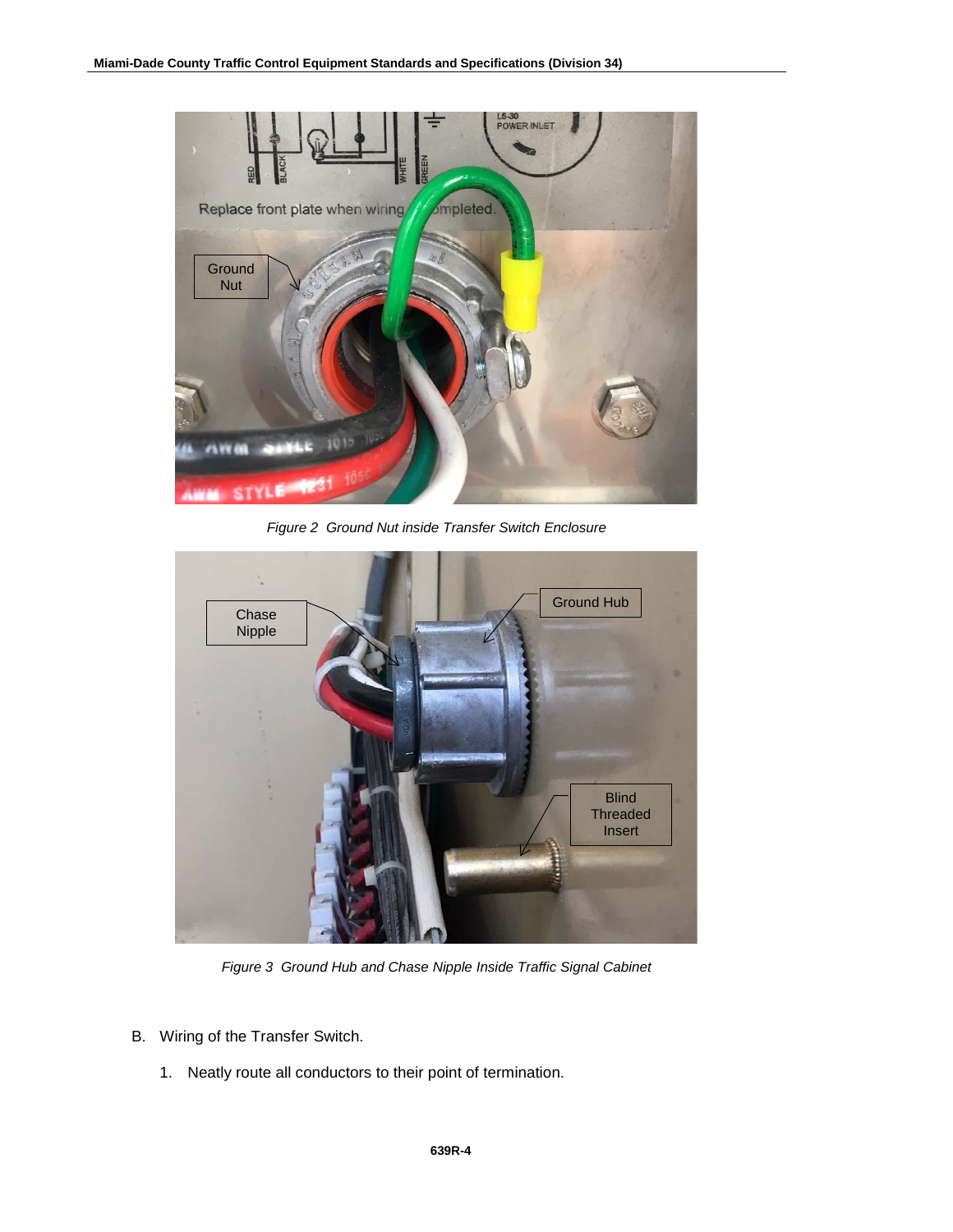- 2. Using the color coding (GREEN, WHITE, RED, and BLACK) for the conductors provided with the Reliance Controls Corporation Pro/Tran Signa Series transfer switch Model C51A1L-C1:
	- a. Terminate the GREEN color conductor to the grounding bus bar near the base of the signal cabinet.
	- b. Terminate the WHITE color conductor to the neutral bus bar near the base of the cabinet.
	- c. Splice the RED color conductor with the utility service line conductor (AC+) using the Polaris™ connector. Neatly coil and tie-wrap the spliced conductors. Secure the Polaris™ connector so that it remains at least 12 inches above the bottom of the cabinet (Figure 4).
	- d. Terminate the BLACK color conductor (load) to the input side of the TBS1(1) terminal on the signal cabinet's field service panel (Figure 5).



*Figure 4 Splice Connector Inside Traffic Signal Cabinet*